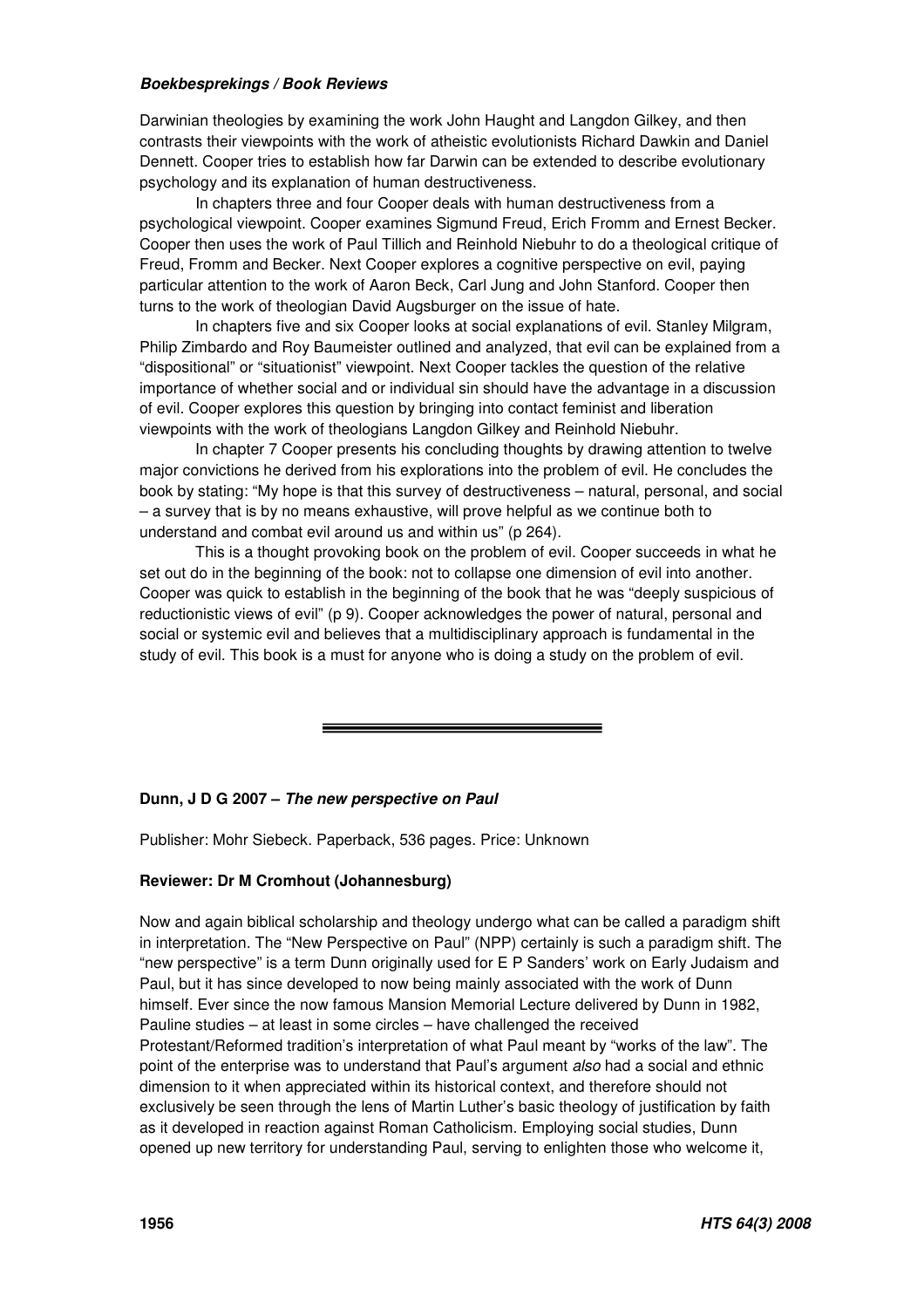and soliciting vigorous opposition from others who see it as a threat that will destroy the very foundation of the Protestant/Reformed theological tradition.

Dunn's basic thesis is that "works of the law" do not refer to "legalistic works righteousness", or to the fact that one could "earn" one's salvation through "works". What Paul opposed, rather, was the insistence of Israelite believers in Jesus to maintain the social boundary between Israelite and Gentile. The "works of the law" – mainly circumcision, dietary laws and Sabbath observance – which the Gentile believers had to adopt, were important "badges" of identity, or "test cases" of fidelity to Israel's covenant with God. As far as these Israelite believers were concerned, Gentiles had to become members of Israel's covenant, and so adopt "Jewish" identity through circumcision and/or observing purity laws and the Sabbath day. They could not exercise their faith in Jesus by remaining Gentiles. It is the Gentile adoption of these "badges" of identity or "works of the law" that Paul strongly opposed. He attacked the social function of the law, a certain attitude towards the law, whereby the law served as a boundary marker between "Jew" and Gentile.

Dunn also insists, however, that "works of the law" refer to the *entire* law, yet it specifically focuses on those "test cases" of covenant fidelity and matters for which "Jews" were persecuted during the Maccabean period. In tension with this is Dunn's argument that the law still had a positive function for Paul, that is, when it is "denationalized" and no longer the sole possession and boundary marker of Israel, and so can still be a guide for everyday life, especially in its fulfillment of the love command. Paul had a narrow and a broad approach to the law: one will not be justified by doing the works of the law (attacking the social function of the law), yet one will still be judged by the law (where it still reveals God's commandments). This tension in Dunn's interpretation is an aspect which still needs to be resolved.

Related arguments are Paul's reproach of Israelite "boasting". This is not "boasting" about one's own works and achievement, but Paul's attack is on "Jews" and their selfperceived covenant "set-apartness", their sense of having a privileged status in the eyes of God, and not being liable to condemnation as the Gentiles were. Paul moved away from his former "zeal", which, as in the tradition of Phinehas, focused on protecting Israel's "setapartness" to God.

The above argument formed part of the reason, so Dunn has maintained for nearly 30 years, why Paul had developed his theology of justification by faith. It was to help remove the social boundary between "Jew" and Gentile and to oppose a wrong (boundary making) attitude to the law in view of the all embracing gospel.

This is the NPP of Dunn in a nutshell, which of course, contains many more nuances and aspects of interpretation than could be discussed here. These can be discovered and digested from the book that contains Dunn's continuous work and legacy on the NPP. The majority of the articles (chaps. 2-21) were published between 1983 to 2004, comprising 20 articles that set out, develop, and answer objections to the NPP. There are also two "new" additions: chapter one sets out another defence of the NPP, while chapter 22 looks at Philippians 3:2-14, a passage that had not yet received serious attention in terms of the NPP from Dunn.

So does the NPP undermine the Protestant/Reformed theological basis and tradition of justification by faith? This notion Dunn repeatedly denies. "I affirm", Dunn maintains, "as a central point of Christian faith that God's acceptance of any and every person is by his grace alone and through faith alone … For my own part, even though it is not the language of the Reformed tradition, I have no particular problem in affirming that the doctrine of justification … is *articulus stantis et cadentis ecclesiae*; I am astonished by and repudiate entirely the charge that 'the new perspective on Paul' constitutes an attack on and denial of that Lutheran fundamental … It is *not* opposed to the classic Reformed doctrine of justification. It simply observes that a social and ethnic dimension was part of the doctrine from its formulation, was indeed integral to the first recorded exposition and defence of the doctrine – 'Jew first but also Greek'" (pp. 21, 33). On the whole, Dunn attempts to address a total of 12